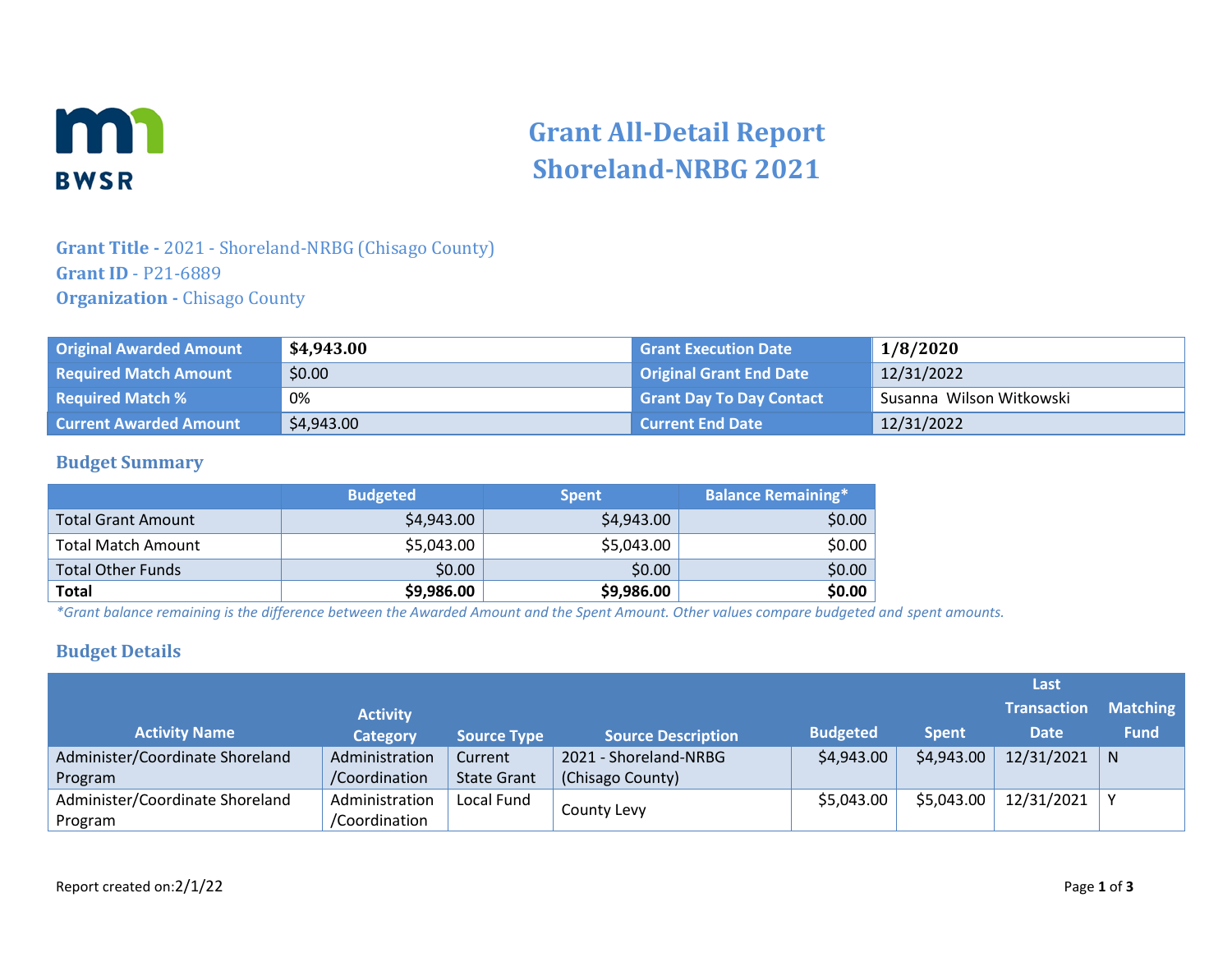# **Activity Details Summary**

| <b>Activity Details</b>             | <b>Total Action Count</b> | <b>Total Activity Mapped</b> | <b>Proposed Size / Unit</b>                 | <b>Actual Size / Unit</b> |
|-------------------------------------|---------------------------|------------------------------|---------------------------------------------|---------------------------|
|                                     |                           |                              |                                             |                           |
| <b>Proposed Activity Indicators</b> |                           |                              |                                             |                           |
| <b>Activity Name</b>                | <b>Indicator Name</b>     | <b>Value &amp; Units</b>     | <b>Waterbody</b><br><b>Calculation Tool</b> | <b>Comments</b>           |

# **Final Indicators Summary**

| <b>Indicator Name</b> | Total Value | <b>Unit</b> |  |
|-----------------------|-------------|-------------|--|
|-----------------------|-------------|-------------|--|

## **Grant Activity**

| <b>Grant Activity - Administer/Coordinate Shoreland Program</b> |                                                                                                                         |                 |           |  |
|-----------------------------------------------------------------|-------------------------------------------------------------------------------------------------------------------------|-----------------|-----------|--|
| <b>Description</b>                                              | Administer Shoreland Program.                                                                                           |                 |           |  |
| <b>Category</b>                                                 | ADMINISTRATION/COORDINATION                                                                                             |                 |           |  |
| <b>Start Date</b>                                               | $1$ -Jan- $21$                                                                                                          | <b>End Date</b> | 31-Dec-21 |  |
| <b>Has Rates and Hours?</b>                                     | No                                                                                                                      |                 |           |  |
| <b>Actual Results</b>                                           | Funds were used to administer and supervise the Shoreland Program. A total of four separate grade and fill applications |                 |           |  |
|                                                                 | were approved in the second half of 2021. The Chisago Soil & Water Conservation District assisted with erosion control  |                 |           |  |
|                                                                 | measures.                                                                                                               |                 |           |  |

### **Grant Attachments**

| <b>Document Name</b>                             | <b>Document Type</b>   | <b>Description</b>                                       |
|--------------------------------------------------|------------------------|----------------------------------------------------------|
| 2020/2021 Natural Resources Block Grant          | <b>Grant Agreement</b> | 2020/2021 Natural Resources Block Grant - Chisago County |
| 2020/2021 Natural Resources Block Grant EXECUTED | <b>Grant Agreement</b> | 2020/2021 Natural Resources Block Grant - Chisago County |
| Jagoe 2021 Employee Personnel Activity Report    | Grant                  | 2021 - Shoreland-NRBG (Chisago County)                   |